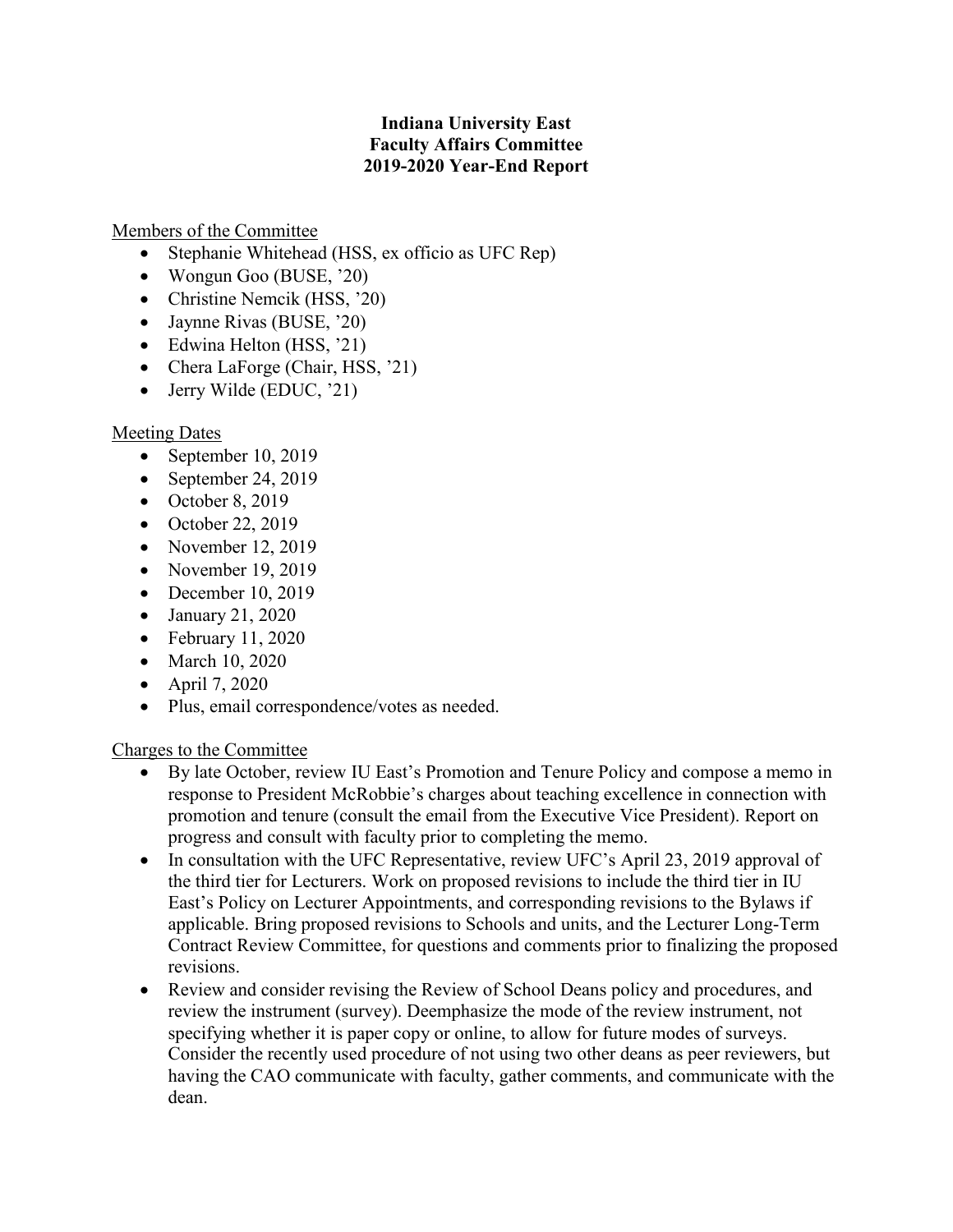- Review and, if needed, propose revisions to the  $P \& T$  Policy, Lecturer Policy, and Clinical Professor Policy for the sections on narratives about course evaluations, and course evaluations in the documentation.
- Consider adding community engagement (part of the campus mission) to the criteria in the Promotion and Tenure and other policies, possibly in lists of examples for teaching, research, and service. Also consider adding student success to the criteria.
- Consider developing procedures for selection and review of faculty administrators who serve under the level of deans, for example, associate deans, department chairs, and others.
- Continue to discuss the schedule of Administrator Reviews. If FAC proceeds with proposed revisions, consultation with the IU Office of the Executive Vice President for University Academic Affairs will be required.
- Discuss whether developing a Clinical Lecturer policy is advisable at this time.
- Continue to revise the Post-Tenure Review Policy and Procedures. Bring it to Schools and academic units for discussion with the goal of proposing the revision for approval in Faculty Senate.
- Review and, if needed, revise IU East Dismissal policies.
- Develop a Freedom of Expression statement for consideration of Faculty Senate.

Report of the Committee's Activities

- Reviewed IU East's Promotion and Tenure Policy and submitted a memo in response to President McRobbie's charges about teaching excellence in connection with promotion and tenure.
- Revised the Lecturer Policy, as well as IU East Bylaws, recognizing the creation of the teaching professor tier. Also incorporated changes to the teaching standards, recognizing the importance of student success, assessment, and community engagement. Conducted virtual open meetings to solicit feedback on all policy changes prior to bringing the policy to Faculty Senate. Revisions were passed at the April 21, 2020 Faculty Senate meeting.
- Revised the Review of School Deans policy and procedures and instrument (survey). Deemphasized the mode of the review instrument to allow for future modes of surveys. Removed the requirement that two other deans serve as peer reviewers. Revisions were passed at the January 14, 2020 meeting.
- Proposed revisions to the Promotion and Tenure Policy, which added language regarding student success, assessment, community engagement, and provide a broader path to promotion to full professor. Conducted open meetings and attended school meetings to solicit feedback on all policy changes prior to bringing the policy to Faculty Senate. Revisions were proposed at the March 3, 2020 Faculty Senate meeting, but were remanded back to the committee to review the inclusion of course evaluations as a form of evidence.
- Began to research selection and review policies and procedures for faculty administrators who serve under the level of deans.
- In response to the COVID-19 pandemic:
	- o Developed the Resolution Recognizing the Impact of COVID-19.
	- o Developed the Extension of Probationary Period Due to COVID-19 Pandemic Policy.